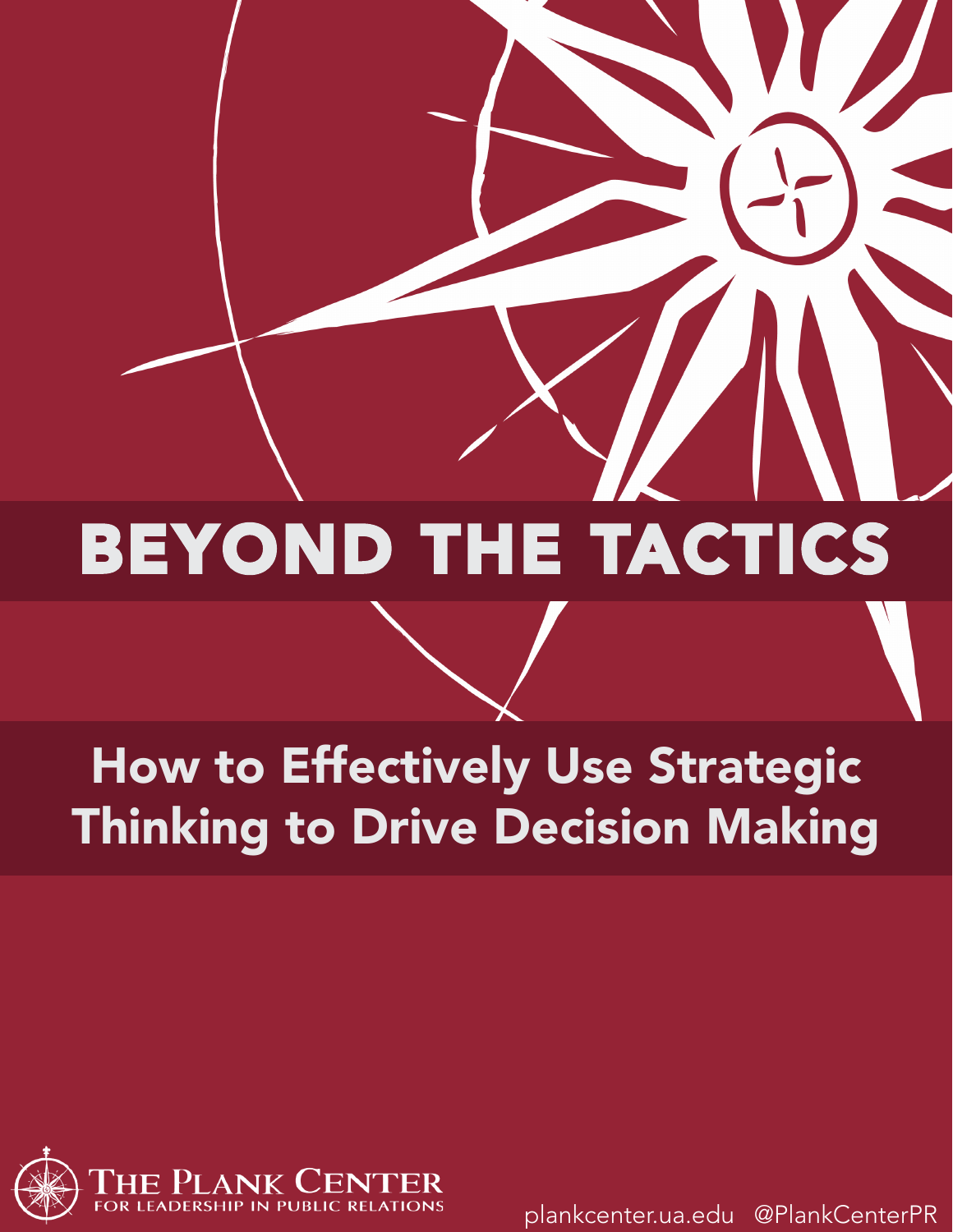As mid-level public relations professionals gain roles with greater depth and responsibility, it becomes increasingly important for them to look around corners and assess the bigger picture to make critical decisions. Moving from tactical to strategic thinking allows professionals to position their clients and organizations ahead of the curve, producing impactful business results.

### Strategic Thinking 101: What is it and why does it matter?



#### Strategic Thinking Impacts Organizations

Strategic thinking requires asking "why": Why are we doing this? Why does it matter?

To get ahead of their competition, it is critical organizations anticipate challenges and use pertinent information to drive decision making.

Demonstrating strategic thinking skills is not only valuable to teams, but is also important for employees to showcase as they desire to advance throughout their career.



Strategic thinking involves proactively looking into the future, assessing an organization or client's greatest needs and connecting the dots to make informed decisions.

It differs from day-to-day tactical work by requiring individuals to think critically, dive deep and analyze situations. Strategies refer to overall goals and plans, while tactics are the means by which those goals are met.

It is a highly sought-after skill across all industries, but especially in public relations, because it ensures employees are able to move organizations forward.



PLANK CEN FOR LEADERSHIP IN PUBLIC RELATIONS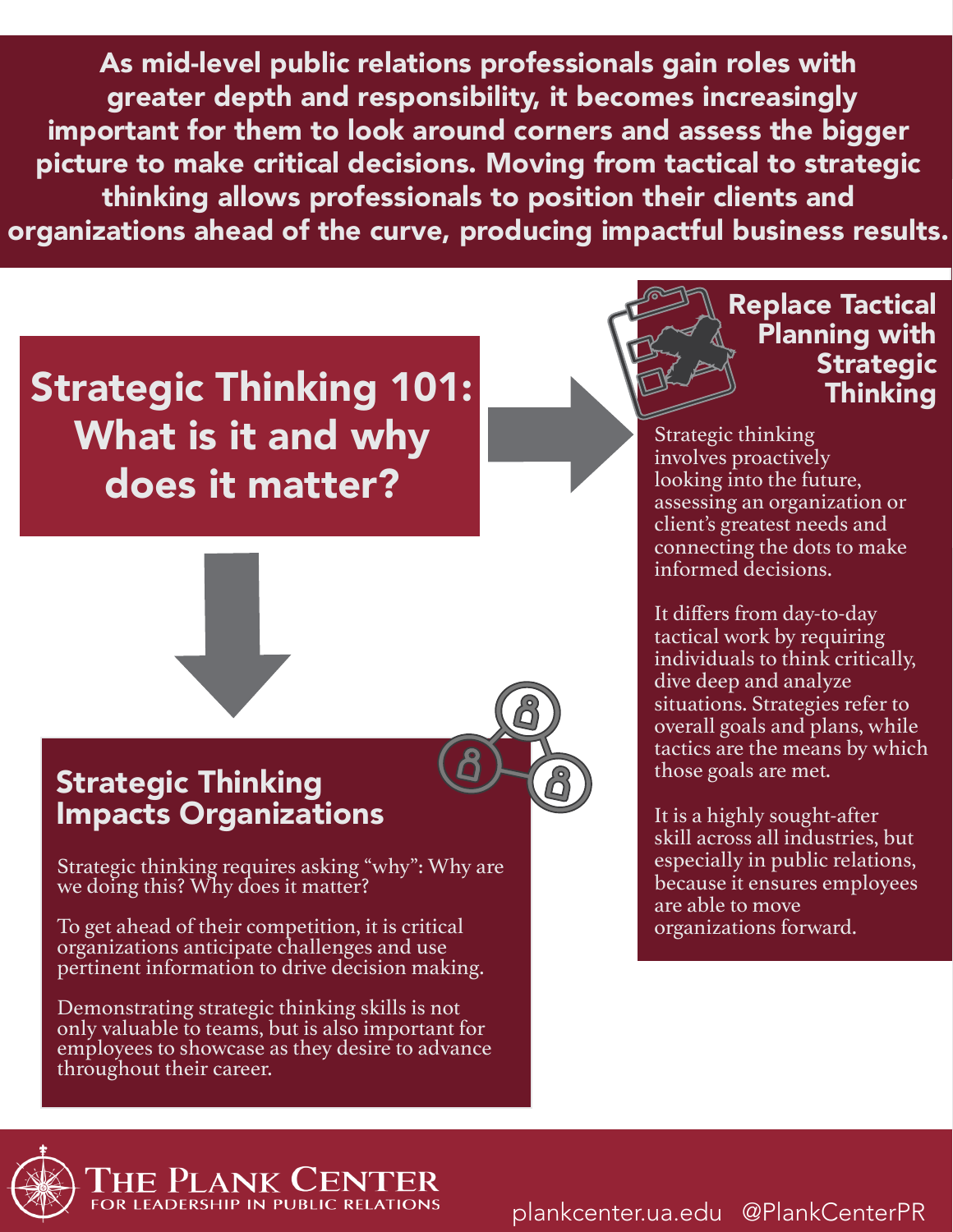# **How to Sharpen Your Strategic Thinking Skillset:**

### **Be Proactive**



- At its core, strategic thinking requires professionals to look into the future.
- hals to look into the future.<br>
s because professionals face copious an<br>
ial part of one's ability to look ahead.<br>
se in the next few months that I can get<br>
ow that my client or organization shoule<br>
could I help position my • This can often be challenging in public relations because professionals face copious amounts of work, with little time to produce results.
- Setting aside time to plan for the future is a crucial part of one's ability to look ahead.
- Questions to ask:
	- ◊ What problems or opportunities might arise in the next few months that I can get ahead of?
	- ◊ What industry trends are prevalent right now that my client or organization should be aware of?
	- ◊ What are our competitors doing and how could I help position my organization to get ahead of them?
- Tactical applications:
	- ◊ Dig into the brief, meeting notes and/or agenda ahead of meetings, so you come with questions and a clear head to process the information.
	- ◊ Don't let a kickoff call be the first time you're hearing about the topic at hand.



#### **Think Critically and Challenge The Status Quo**

- Skilled communicators are never afraid to raise a hand, or an eyebrow, when making decisions. This often involves challenging current beliefs and mindsets, including one's own.
- Thought-provoking questions are key in helping individuals and organizations achieve results.
- Seeking diverse perspectives is important to ensure communicators haven't missed any blind spots in their work.
	- ◊ This could come in the form of (but is not limited to) asking for feedback from others who are of a different sex, gender, race or seniority.
- imited to) asking for feedback from oth<br>d Diana Martinelli, "Intentionally pairi:<br>rly meet to discuss progress, challenges<br>vuld help foster a greater sense of team o<br>vundation of ethical decision making as<br>hat has been don • According to research by Drs. Elina Erzikova and Diana Martinelli, "Intentionally pairing more senior-level employees with younger ones on projects, where the two regularly meet to discuss progress, challenges and decisions and where the younger employee is given leadership responsibilities, could help foster a greater sense of team collaboration, help hone strategic decision-making skills, and help reinforce the foundation of ethical decision making as well."
- It is important to remain reflective and assess what has been done in the past and then challenge it to improve your project's outcome.
- Strategic thinking often involves finding new ways to look ahead and move projects forward.
- Questions to ask:
	- ◊ Has this been done before?
	- ◊ What could be done differently?
	- ◊ What are the outcomes we are trying to achieve?
	- ◊ Who will this decision impact?
- Tactical applications:
	- ◊ Practice strategic thinking by analyzing your own work the way a client, peer, mentor, competitor, skeptic, or even someone very out of the loop would analyze.
	- ◊ Challenge your own work from different perspectives.